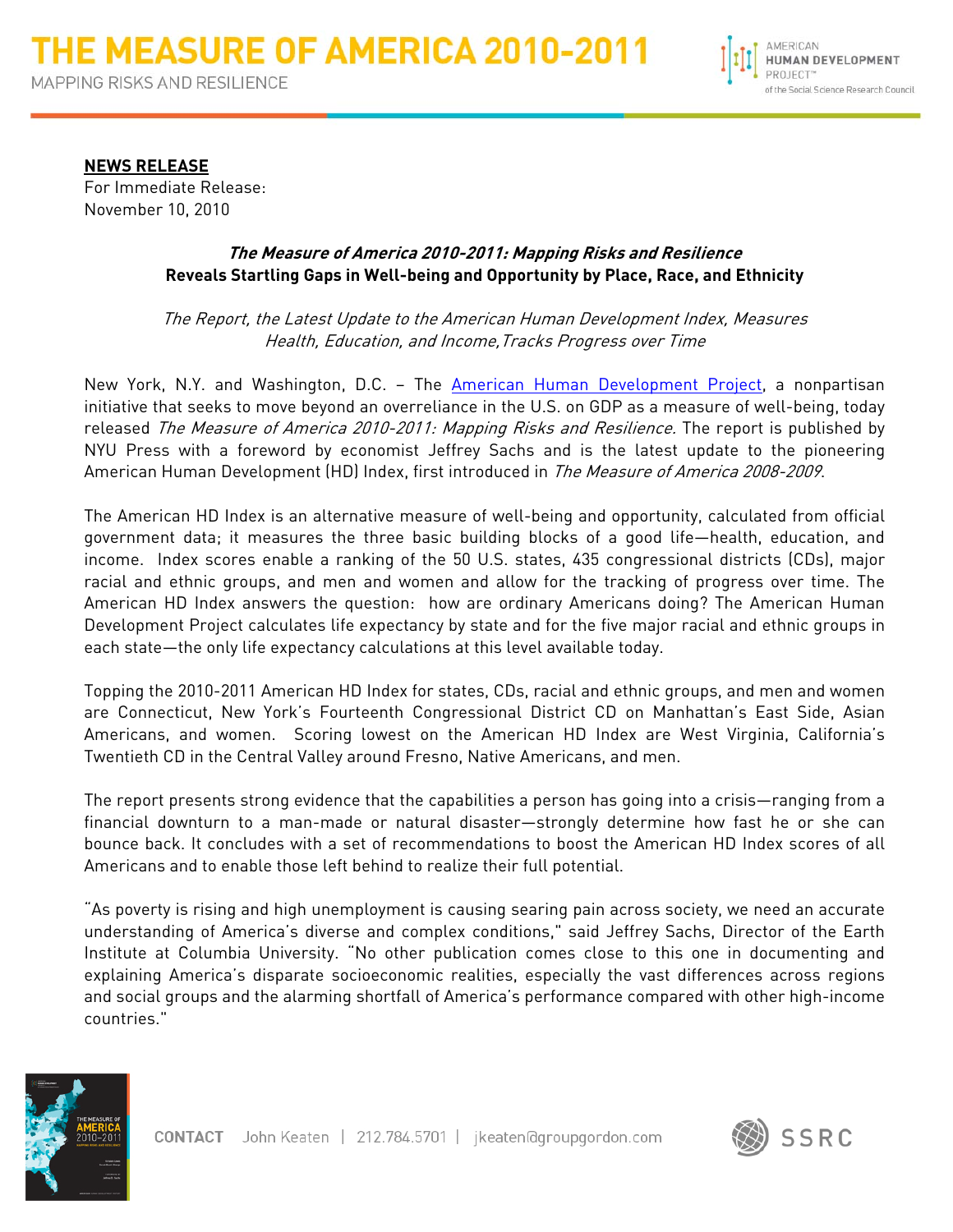"Economic indicators like GDP measure how the economy is doing. The American Human Development Index measures how ordinary Americans are doing in areas of vital importance to all of us: health, education, and income," said Sarah Burd-Sharps, co-director of the American Human Development Project. "The American Human Development Index shows that some groups of Americans are surging ahead, enjoying the highest levels of well-being and widest range of opportunities in the world—but other groups have fallen badly behind. Leaving people behind hamstrings America's competitiveness and is extremely costly for society as a whole," added Kristen Lewis, co-director of the American Human Development Project.

"Catholic Charities recently initiated legislation, the "National Opportunity and Community Renewal Act," that uses the American Human Development Index to help determine areas eligible for funding," said Father Larry Snyder, President, Catholic Charities USA. "The American Human Development Index is a robust, easy-to-use tool for policymakers, philanthropists, and nongovernmental organizations to identify need and track progress toward longer, healthier lives of freedom and opportunity for all Americans."

# **Among the key findings from The Measure of America 2010-2011: Mapping Risks and Resilience:**

Health

- African Americans today have a life expectancy comparable to that of the U.S. as a whole a quarter of a century ago.
- Whites in Washington, DC, live, on average, a dozen years longer than African Americans in the same city.
- A baby born today in Virginia's CD 8, the suburbs of DC, can expect to live a decade longer than a baby born today in West Virginia's CD 3, the southern, rural part of the state—83.7 years vs. 72.9 years.
- Asian Americans have the longest life span (87.3) of any racial or ethnic group today, followed by Latinos. Latinos live, on average, to 83.5 years, nearly 5 years longer than whites and over 8 years longer than African Americans and Native Americans.

## Education

- In CD 29 in Texas (Houston area), only 54 percent of adults over 25 have completed high school, whereas in CD 6 in Colorado (southern suburbs of Denver), 97 percent of adults hold at least a high school diploma.
- In Nevada, fewer than three in ten 3- and 4-year olds are enrolled in preschool, whereas in New Jersey, nearly seven in ten are enrolled in preschool.

## Income

- Although women have higher overall levels of educational attainment than men, their median earnings average \$11,000 less per year.
- Adding ethnicity to the mix makes the gap larger still; white men and Asian American men earn just shy of \$41,000, whereas Latina women earn about \$18,000.
- Looking at states and race together, the typical African American worker in Maryland earns \$16,000 per year more than the typical African American worker in Louisiana.